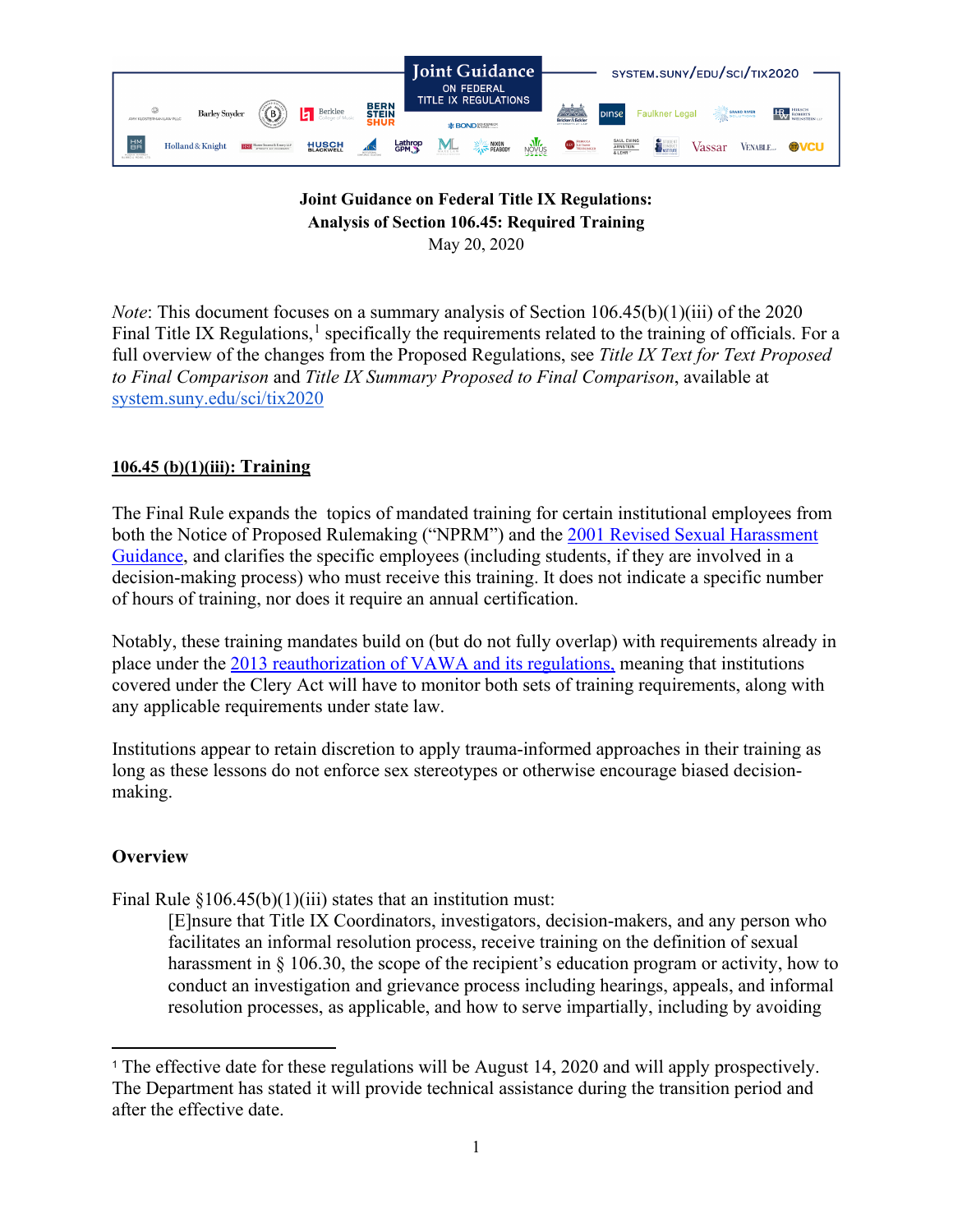prejudgment of the facts at issue, conflicts of interest, and bias. A recipient must ensure that decision-makers receive training on any technology to be used at a live hearing and on issues of relevance of questions and evidence, including when questions and evidence about the complainant's sexual predisposition or prior sexual behavior are not relevant, as set forth in paragraph (b)(6) of this section. A recipient also must ensure that investigators receive training on issues of relevance to create an investigative report that fairly summarizes relevant evidence, as set forth in paragraph  $(b)(5)(\n\tiii)$  of this section. Any materials used to train Title IX Coordinators, investigators, decision-makers, and any person who facilitates an informal resolution process, must not rely on sex stereotypes and must promote impartial investigations and adjudications of formal complaints of sexual harassment.

This section reflects a significant expansion from the original version in the NPRM. Most notably, institutions are now additionally required to provide training on:

- A. The scope of the institution's education program or activity (i.e., its Title IX "jurisdiction")
- B. The technology to be used at a live hearing
- C. Issues of relevance of questions and evidence
- D. Rape shield protections; and,
- E. Issues of relevance in creating an investigative report.

These specific additions in the Final Rules replace language in the NPRM that required training on conducting processes that "protect the safety of students, ensure due process protections for all parties, and promote accountability." Note that even with this language omitted in the Final Rule, these requirements echo or mirror ongoing training obligations in the Clery Act applicable to institutions covered under its requirements.

#### **Mandatory Training Subjects**

The Final Rules make clear that certain subjects must be included in any training program, including:

- A. The scope of the institution's education program or activity, so that institutions can accurately identify situations that require a response under Title IX. *See* 85 Fed. Reg. 30,093 (May 19, 2020).
- B. Issues of relevance, including how to apply rape shield provisions. *See Id.* at 30,125.
- C. How to conduct a grievance process. *See Id.* at 30,247.

#### **Prohibited Training Subjects**

The Final Rules are also clear that training programs must not contain:

Any training that "relies" on sex stereotypes in training Title IX personnel on how to serve in those roles impartially and without prejudgment, so that decisions are made on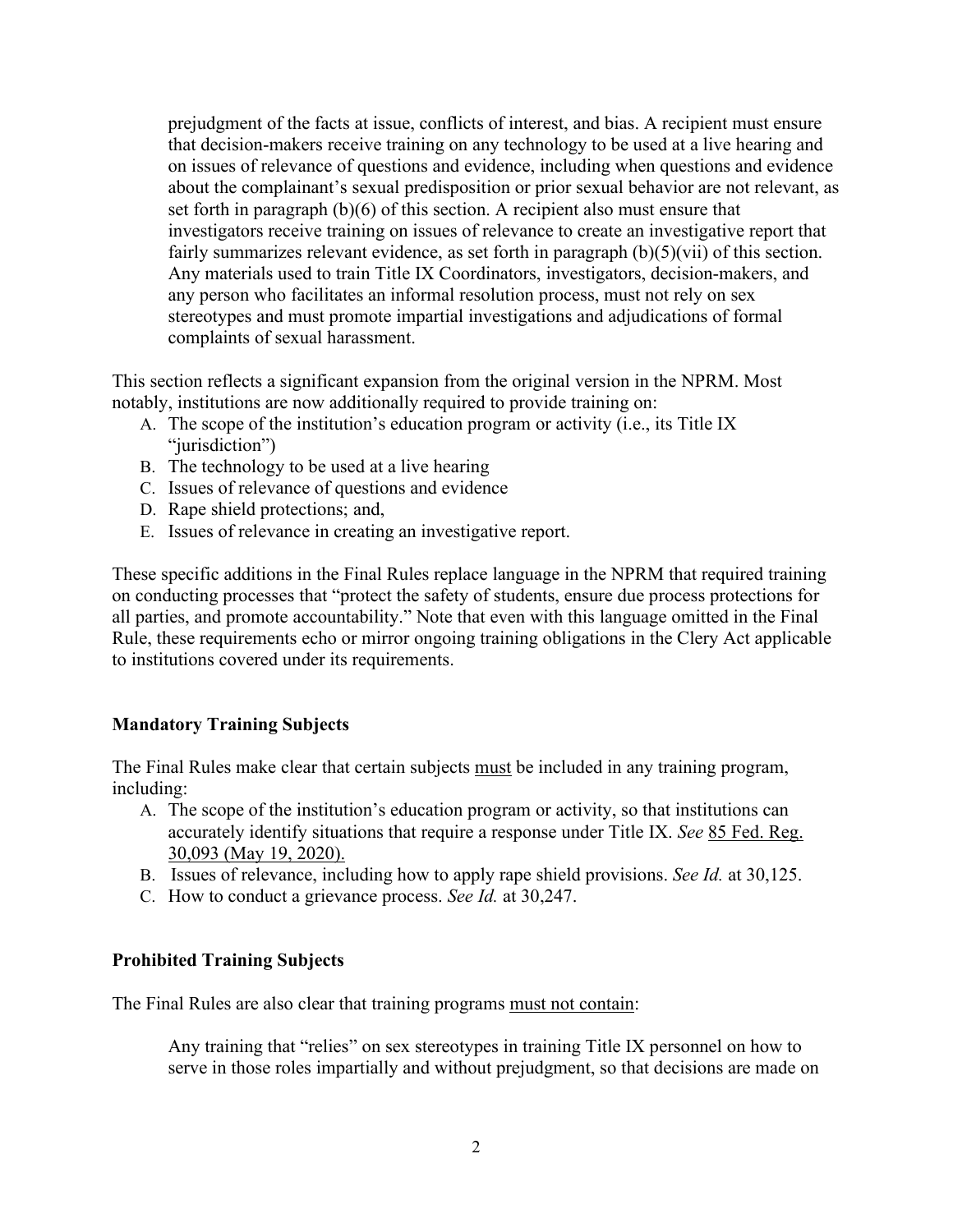the basis of the individualized facts at issue and not on stereotypical notions of what "men" or "women" do or do not do. *Id. at* 30,254

In other words, the Department draws a line between offering general research and statistics on sexual violence with encouraging the belief that those dynamics will control any particular case. The Department observes that research and data concerning sexual violence dynamics may be valuable and useful but cannot be relied on to apply generalizations to particular allegations of sexual harassment. *See Id.* at 30,243. Notwithstanding the prohibition against training based on sex stereotypes, the Department states that it does not forbid training content that references evidence-based information or peer-reviewed scientific research into sexual violence dynamics, including the impact of trauma on sexual assault victims. *See Id*.

"Status" based judgments about credibility are expressly prohibited. The Department specifically declines to require recipients to adopt the "Start by Believing" approach promoted by End Violence Against Women International. It explicitly cautions that a training approach that encourages Title IX personnel to "believe" one party or the other would (i) fail to comply with the requirement that Title IX personnel be trained to serve impartially, and (ii) violate the preclusion in § 106.45(b)(1)(ii) against making credibility determinations based on a party's status as a complainant or respondent. In support of this position, the Department emphasizes while both parties should be treated with equal dignity and respect by Title IX personnel, doing so does not mean that either party is automatically "believed." The Department further states that the credibility of any party, as well as ultimate conclusions about responsibility for sexual harassment, must not be prejudged and must be based on objective evaluation of the relevant evidence in a particular case. As such, the Department cautions against training materials that promote the application of "profiles" or "predictive behaviors" to particular cases. *Id.* at 30,253. The Department takes no position on whether "Start By Believing" should be an approach adopted by recipient's non-Title IX personnel, such as counselors who provide services to complainants or respondents.

#### **Institutional Flexibility Regarding Training**

Consistently throughout the Final Regulations, the Department insists that institutions are left with the flexibility to decide what training programs fit best with their communities. *See Id.* at 30,120, 30,167, 30,249, 30,254-30,255.

Thus, the Department declines to specify what specific training programs are permissible or how often training should be provided. *See Id. at 30,084* (declining to specify that training of Title IX personnel must include implicit bias training); 30,120 (declining to recommend certain training practices or techniques, leaving flexibility to recipients to determine how to meet training requirements in a manner that best fits the recipient's unique educational community); 30,253 (final regulations do not impose an annual or other frequency condition on the mandatory training); 30,243 (the Department declines to list or define what notions do or do not constitute sex stereotypes on which training materials must not rely); 830,253(declining to predetermine whether particular studies or reports do or do not violate  $\S 106.45(b)(1)(iii)$  or opine on the validity of particular reports).